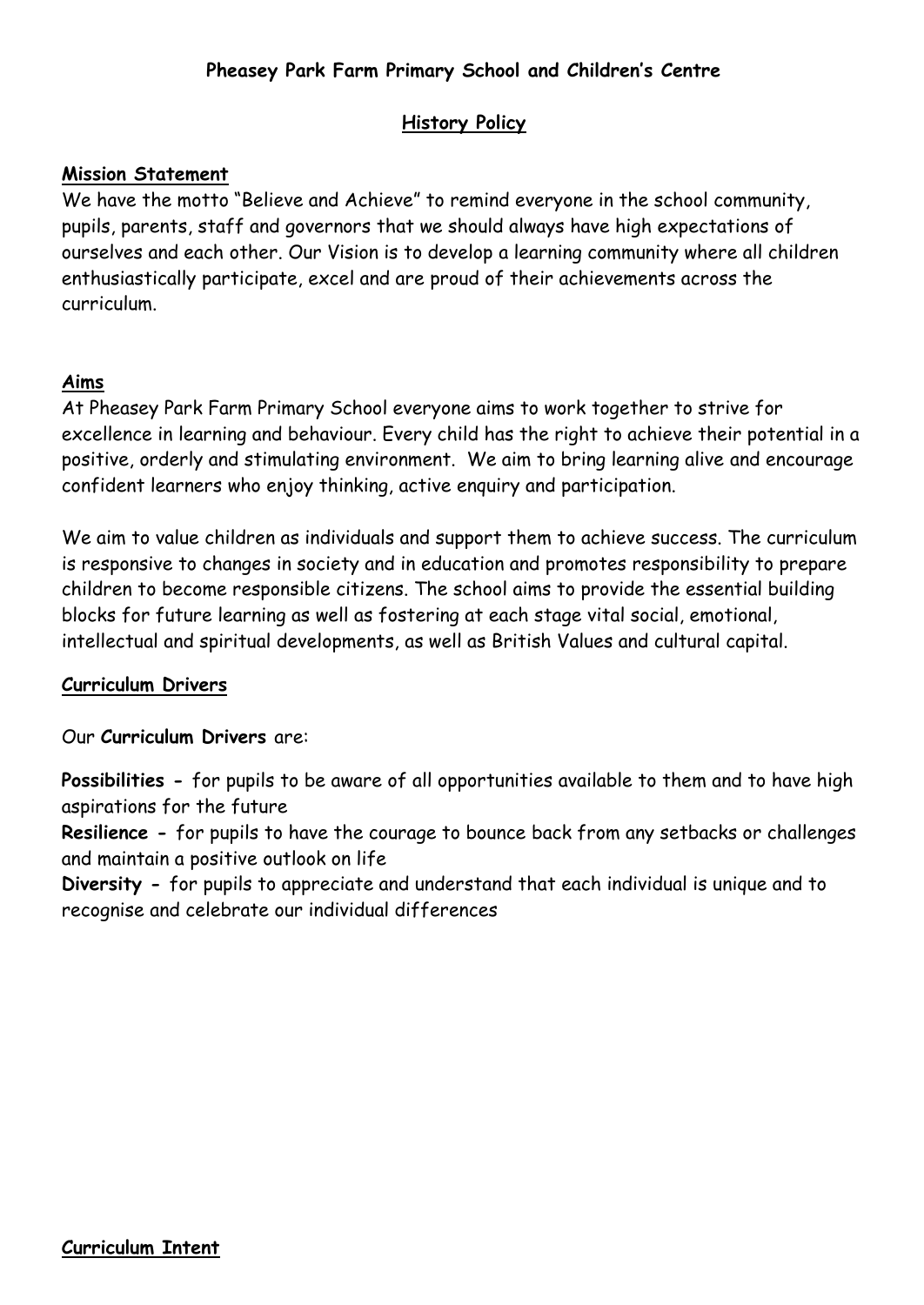It is the intent of Pheasey Park Farm Primary School that children develop a love of history and an understanding about how this has shaped the modern world. We want every child to leave school with a secure, chronological narrative of Britain's past, including local history and that of the wider world. It is our aim that children will look back on the past with curiosity, ask perceptive questions and think critically, using sources of evidence to support their opinion. It is important to us that our children understand how people's lives have changed and the challenges that were faced.

The aims of the national curriculum for history are that all pupils:

 know about the history of Britain and how it has influenced and been influenced by the wider world

 know and understand significant aspects of the history of the wider world, such as the nature of ancient civilisations and empires

- explore changes in living memory and beyond living memory
- learn about the lives of significant people of the past
- understand historical concepts such as: continuity and change; similarity and difference; cause and consequence

 understand the methods of historical enquiry and be able to ask and answer questions.

 gain historical perspective by placing their growing knowledge into different contexts; developing their understanding of connections between local, regional, national and international history.

We want children to enjoy learning about history as they develop their knowledge and skills through experiences in the classroom, cross-curricular learning opportunities and fieldwork and educational visits. It is our vision that these opportunities will allow the children to increase their cultural capital and become successful learners.

### **Curriculum Implementation**

In order to ensure that children at Pheasey Park Farm School and Early Years Centre have the best learning opportunities in history, we implement a curriculum that is carefully sequenced so that the children learn about history according to their developmental needs. This begins in the Foundation Stage, when children learn about their own personal history, with opportunities to learn through play. In Key Stage 1, children build on these learning experiences and begin to widen their knowledge of history by examining the history of their families, significant individuals in their local area and national celebrations.

In Key Stage 2, history is taught chronologically and expands to include British history and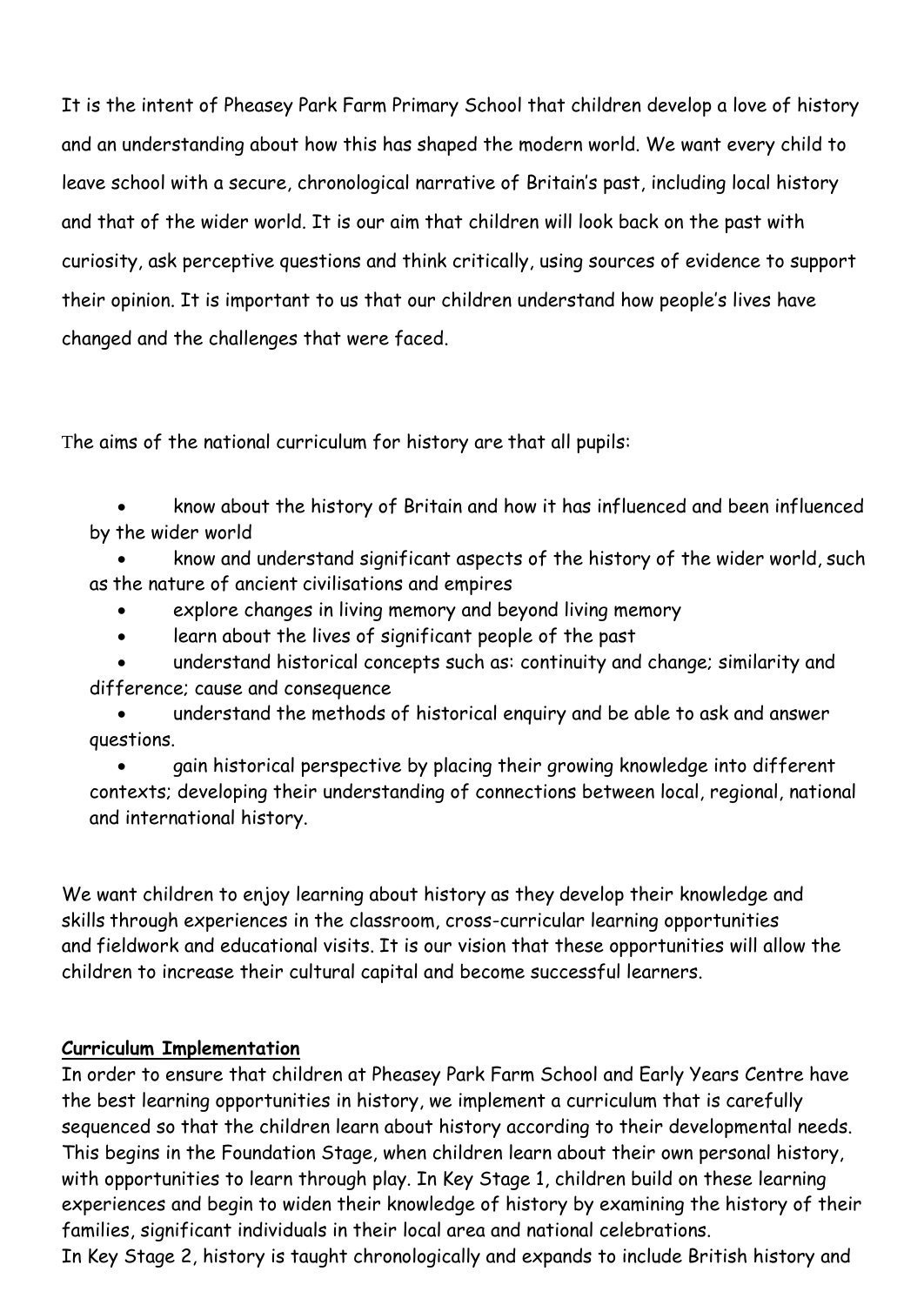world history. The implementation of themes such as 'Similarities and Differences' and 'Governance', which are threaded through the curriculum, allows children to establish links between their learning and narratives within and across the periods studied.

History is taught as part of a termly or half-termly topic, focusing on the knowledge and skills stated in the National Curriculum. Staff plan sequences of lessons using our curriculum coverage and progression of skills documents, which ensure full coverage of the National Curriculum objectives and a logical progression of skills (see Appendix 1).

At Pheasey Park Farm School and Early Years Centre, we ensure that history is awarded the same importance as the core subjects, as we feel this is important in enabling all children to gain cultural capital. In addition to learning about historical events and individuals within relevant history lessons, pupils' understanding of such issues is enriched through the implementation of Timezones and Timepieces workshops, which provide opportunities for 'hands-on' history.

## **Early Years Foundation Stage**

In the Foundation Stage History is taught through topics such as 'My World' and 'All About Me', in which children are taught skills and knowledge such as 'a sense of time' and 'a sense of place.'

Children in the Foundation Stage are expected, through their learning experiences, to develop skills in the following areas:

- Talking about past and present events in their own lives and in the lives of family members
- Know about similarities and differences between themselves and others, and among families, communities and traditions
- Talk about changes

# **Key Stages 1 and 2**

The primary curriculum states that a high-quality history education should help pupils gain a coherent knowledge and understanding of Britain's past and that of the wider world, and should inspire pupils' curiosity to know more about the past. By the end of each key stage, pupils are expected to know, apply and understand the matters, skills and processes specified in the relevant programme of study, as stated below.

# **Key Stage 1**

In Key Stage 1 pupils' should develop an awareness of the past, using common words and phrases relating to the passing of time. They should know where the people and events they study fit within a chronological framework and identify similarities and differences between ways of life in different periods. They should use a wide vocabulary of everyday historical terms. They should ask and answer questions, choosing and using parts of stories and other sources to show that they know and understand key features of events. They should understand some of the ways in which we find out about the past and identify different ways in which it is represented.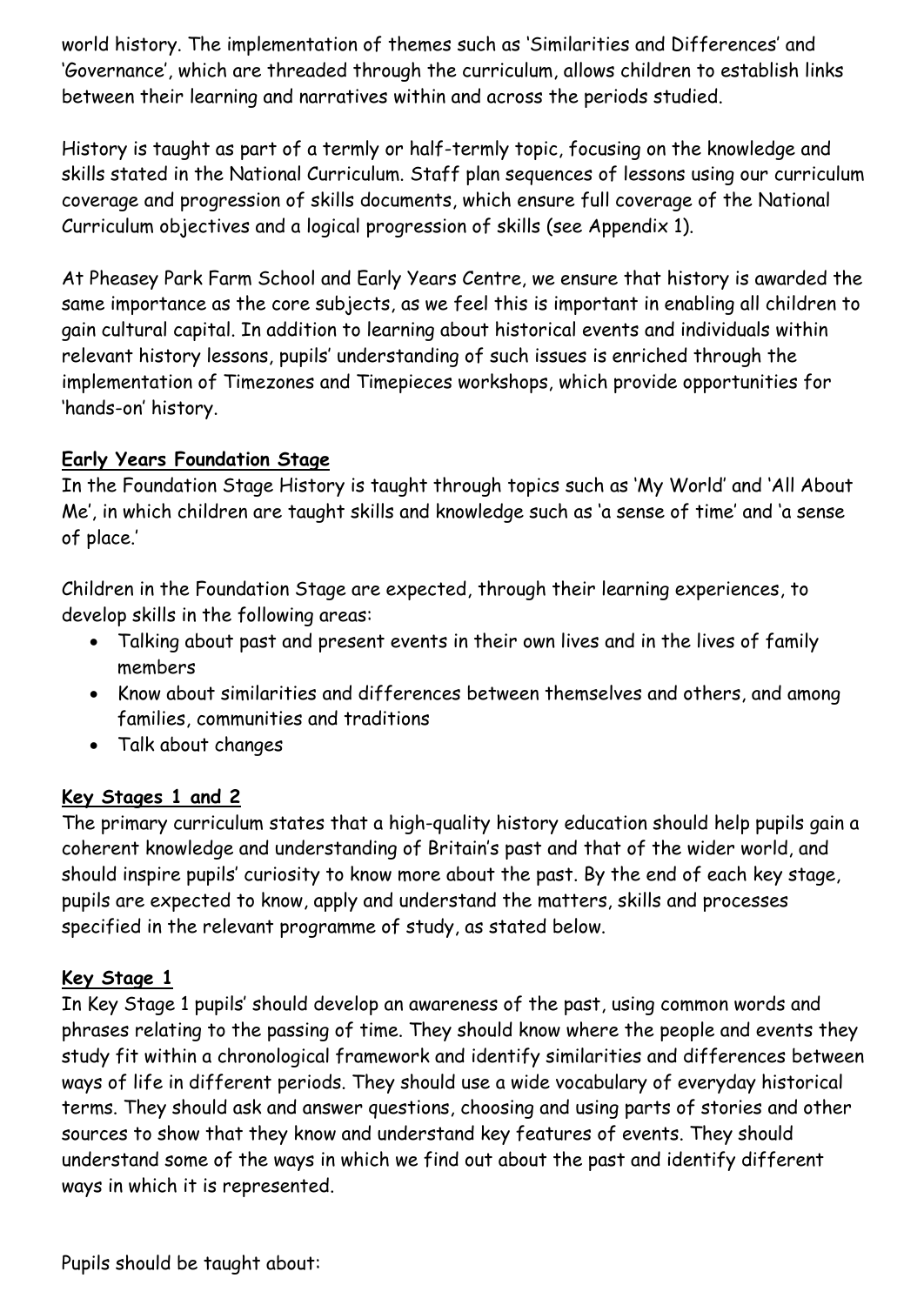- Changes within living memory. Where appropriate, these should be used to reveal aspect of change in national life
- Events beyond living memory that are significant nationally or globally [for example, the Great Fire of London, the first aeroplane flight or events commemorated through festivals or anniversaries]
- The lives of significant individuals in the past who have contributed to national and international achievements. Some should be used to compare aspects of life in different periods [for example, Elizabeth I and Queen Victoria, Christopher Columbus and Neil Armstrong, William Caxton and Tim Berners-Lee, Pieter Bruegel the Elder and LS Lowry, Rosa Parks and Emily Davison, Mary Seacole and/or Florence Nightingale and Edith Cavell]
- Significant historical events, people and places in their own locality.

# **Key Stage 2**

In Key Stage 2 pupils should continue to develop a chronologically secure knowledge and understanding of British, local and world history, establishing clear narratives within and across the periods they study. They should note connections, contrasts and trends over time and develop the appropriate use of historical terms. They should regularly address and sometimes devise historically valid questions about change, cause, similarity and difference, and significance. They should construct informed responses that involve thoughtful selection and organisation of relevant historical information. They should understand how our knowledge of the past is constructed from a range of sources.

Pupils should be taught about:

- Changes in Britain from the Stone Age to the Iron Age
- The Roman Empire and its impact on Britain
- Britain's settlement by Anglo-Saxons and Scots
- The Viking and Anglo-Saxon struggle for the Kingdom of England to the time of Edward the Confessor
- A local historical study
- A study of an aspect or theme in British history that extends pupils' chronological knowledge beyond 1066
- The achievements of the earliest civilisations an overview of where and when the first civilisations appeared and a depth of study of one of the following: Ancient Sumer; The Indus Valley, Ancient Egypt; The Shang Dynasty of Ancient China
- Ancient Greece a study of Greek life and achievements and their influence on the western world
- A non-European society that provides contrasts with British history one study chosen from: early Islamic civilisation, including a study of Baghdad c. AD 900; Mayan civilization c. AD 900; Benin (West Africa) c. AD 900-1300.

#### **Organisation and Planning**

History curriculum planning is in three phases (long-term, medium-term and short-term).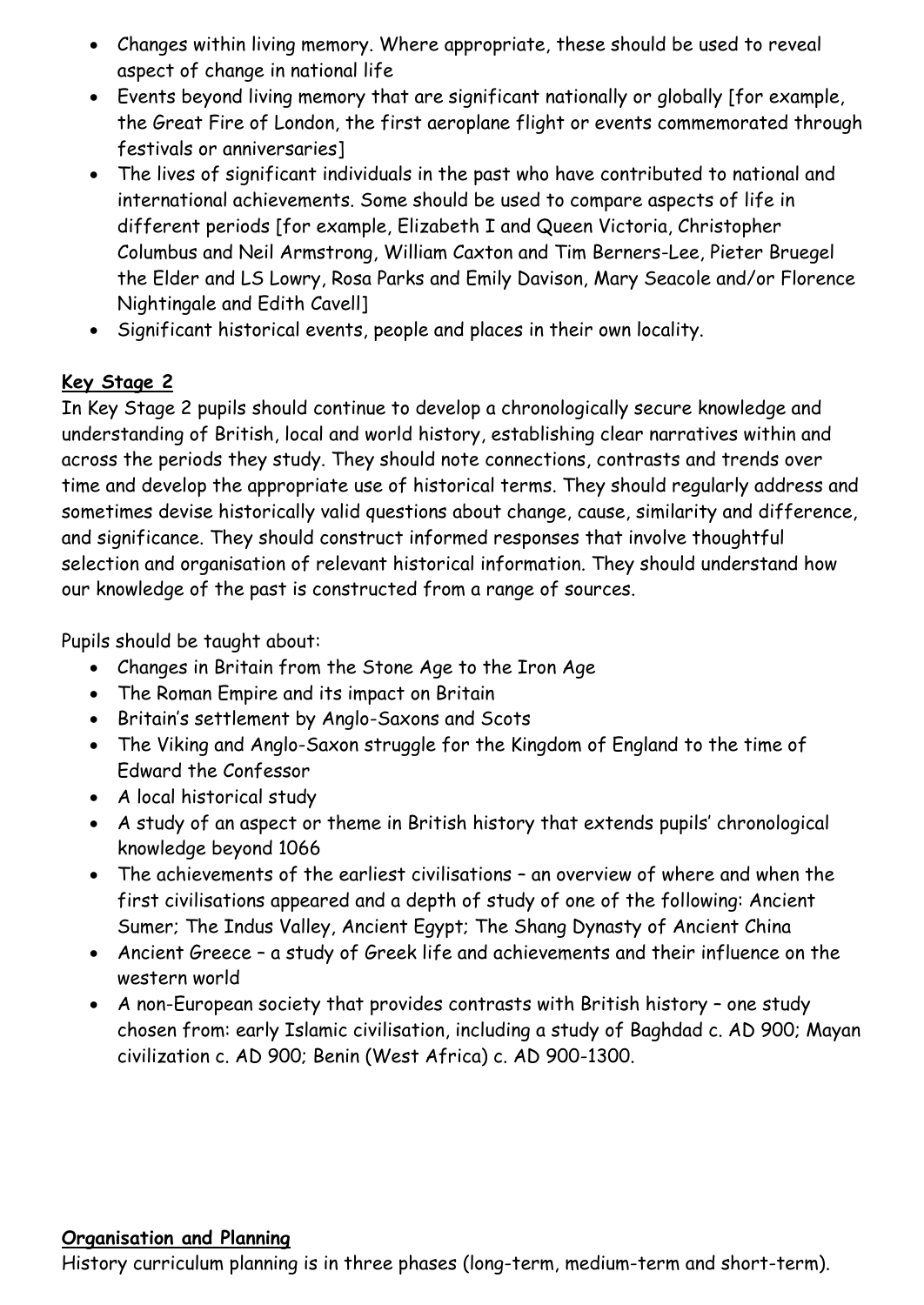The long-term planning takes the form of a curriculum coverage document and this maps the historical concepts studied in each term during each key stage. The subject leader devises this plan in conjunction with teaching colleagues in each year group. At Pheasey Park Farm Primary School, class teachers create medium-term plans using the curriculum coverage documents devised by curriculum leaders. This gives details of each unit of work for each term. The subject leader reviews these plans, ensuring that children have complete coverage of the National Curriculum. Each class teacher creates a short-term plan for each lesson. These plans list specific learning objectives and activities for each lesson. We plan the topics in history so that they build on prior learning. Children of all abilities have opportunities to develop their skills and knowledge in each unit and, through planned progression built into the unit of work, we offer them an increasing challenge as they move through the school.

### **Teaching and Learning**

The teaching and learning of History at Pheasey Park Farm Primary School focuses on encouraging children to become inquisitive about the past in terms of both local and global history. We seek to create skills and knowledge-based learning opportunities through stimulating an interest in themes taught through different topics. The children also have opportunities for 'hands-on history' through interactive workshops offered by Timezones and Timepieces.

Teaching and learning at Pheasey Park Farm Primary School aims to ensure that:

- All lessons have clear learning objectives which are shared and reviewed with the pupils effectively.
- Places, people and events are researched using a range of primary and secondary resources.
- Children's skills in using a range of historical sources are developed.
- Children's understanding and skills in looking at and interpreting evidence and findings are developed, and they are encouraged to draw their own conclusions about an area or time.
- Skills of research and note taking are developed in order to present findings in a variety of ways, such as in written, oral or pictorial form as well as using ICT.
- ICT is an integral part of the teaching and learning of History. Pupils have the opportunity to research and record their findings using technology.
- The acquisition and use of language appropriate to the age range is developed.
- Children are taught to identify the main characteristics of different places, societies and cultures at various times in history using a chronological context, including links and comparisons between times and places studied.

#### **Assessment**

Assessment is an integral part of teaching and learning and based upon teachers' judgements of pupil attainment and progress. Teachers will assess children's work by making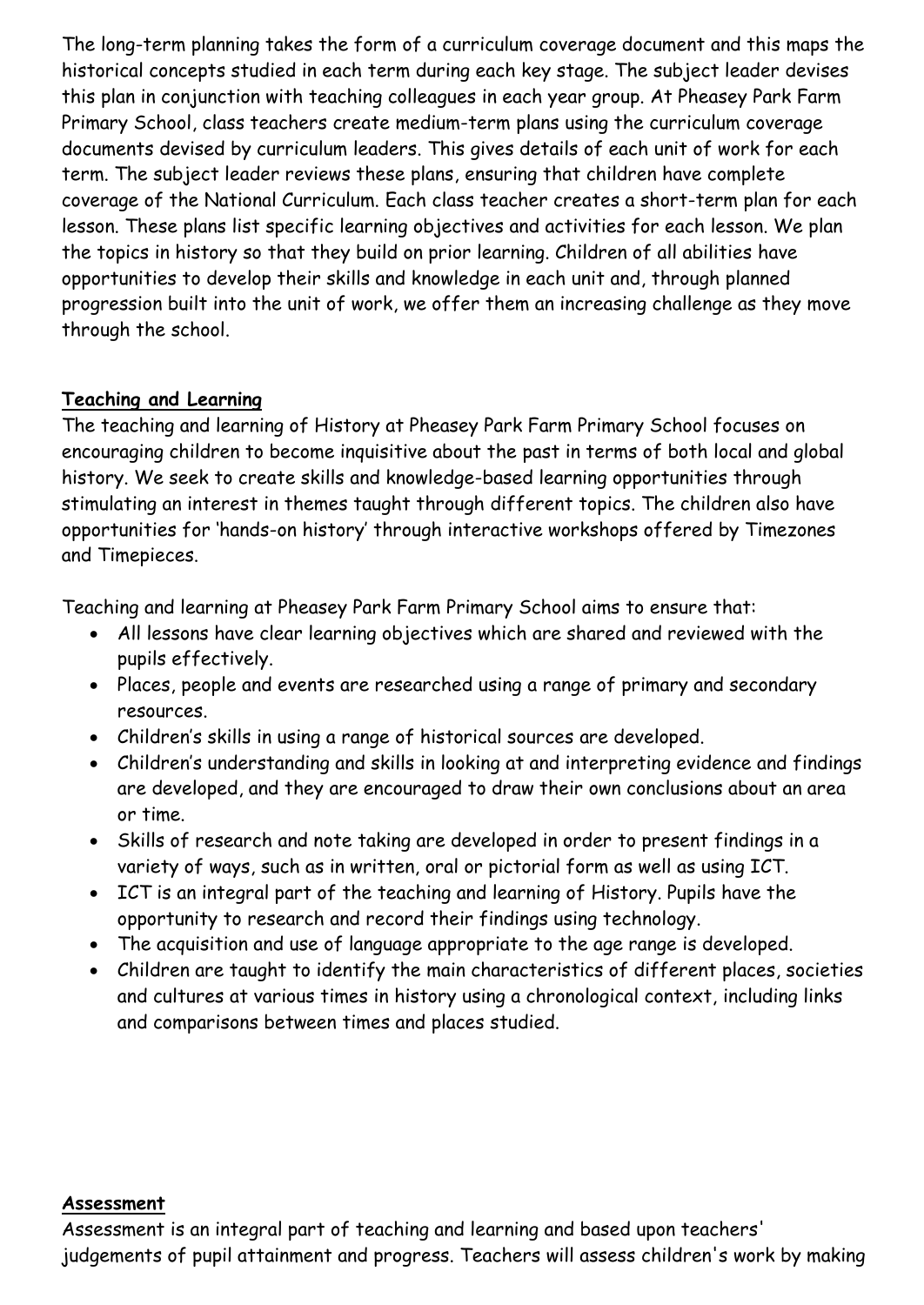informal judgements during lessons and through assessment against Age Related Expectations and the National Curriculum objectives.

On completion of a piece of work, the teacher assesses the work and uses this information to plan future learning. Written or verbal feedback is given to the child to help guide his or her progress, as well as incorporating success criteria into the lesson to assist pupils with understanding how to be successful within a particular session. Pupils are also encouraged to make judgements about how they can improve their own work, using success criteria where appropriate. Assessment activities should be matched to the pupils' ability, such as differentiation by task or through appropriate support and resource provision.

## **Special Educational Needs**

The whole school policy for Special Educational Needs applies to the teaching and learning of history. All children are encouraged and supported to develop their full potential in history. Some children may require extra support in the classroom and opportunities for consolidation and reinforcement. Activities are differentiated to meet the needs of all pupils.

# **Academically More Able**

To challenge academically more able children, they will be given open-ended questions and tasks and encouraged to follow lines of thought independently.

## **Cross-Curricular Links**

History is a subject that touches on many other areas taught at Pheasey Park Farm Primary School, such as English, Art, DT and Music. When it comes to teaching, the obvious areas where these topics can be taught together are known as cross-curricular links. For example, studying texts in English that have a historical context [for example, Year 5 study texts set in World War II and the Saxon era]. At Pheasey Park Farm, we believe that cross-curricular links are important because:

- They help the curriculum to become a 'whole learning experience' with continuity rather than a series of separated lessons on different subjects.
- They can improve teaching by getting both teachers and pupils to work together for common goals.
- They add fun and novelty to lessons, encouraging wider thinking, participation and enthusiasm.
- They promote subjects with 'reality', setting topics into a relevant context for pupils and remove the isolated learning so often associated with single subject teaching.
- It gives opportunities to practise and apply skills using technology in order to locate and present information efficiently and appropriately.

### **Roles and Responsibilities**

There is a named subject leader responsible for co-ordinating the teaching of history throughout the school. Their role is to:

Provide support, advice and resources to members of staff.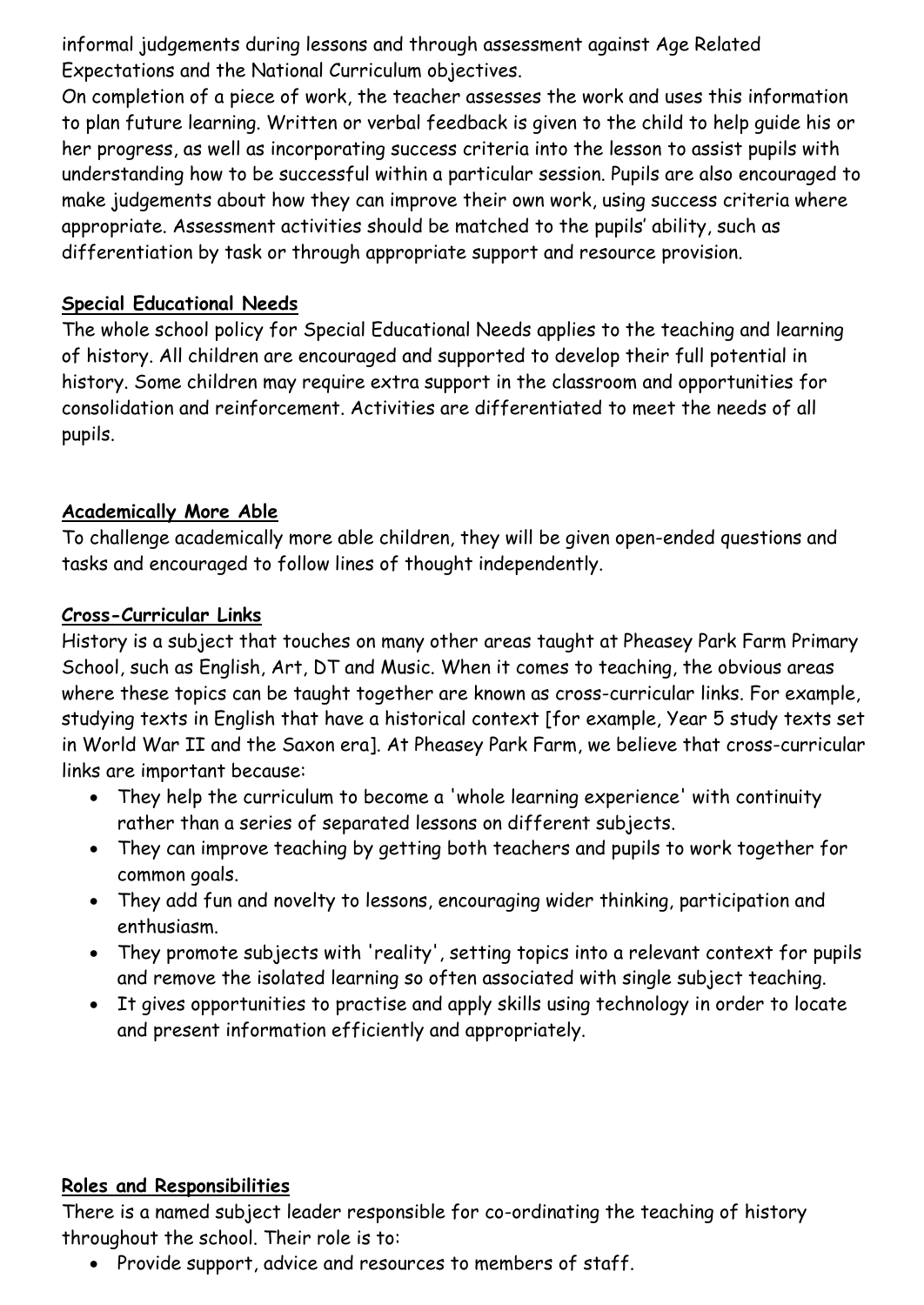- Monitor the teaching of and outcomes for all children, revising policies and supporting staff with planning of history where necessary.
- Monitor the teaching of history across the school, highlighting the continuity and progression of the areas taught across the school.
- Attend relevant training and support staff through relevant INSET sessions.
- Monitor the use and need of resources throughout the school, including managing the budget allocation for history.

## **Inclusion**

Effective inclusion involves teaching a lively, interesting, relevant and stimulating history curriculum that:

- Builds on and is enriched by the differing experiences pupils bring to history.
- Meets all pupils learning needs, including those with learning difficulties or who are academically more able, boys and girls, pupils for who English is an additional language, pupils from all religious communities and pupils from a wide range of ethnic groups and diverse family backgrounds.

To overcome any potential barriers to learning in history, some pupils may require:

- Support to access text.
- Help to communicate their ideas other than by writing.
- A non-visual way of accessing sources of information.

## **Equal Opportunities**

At Pheasey Park Farm Primary School we recognise that in each class there are children of different abilities and we seek to ensure that every child is able to access the curriculum at their level, irrespective of gender, ability (both mental and physical), heritage, ethnicity or social circumstances. In our planning and teaching we aim to provide support and extend those children of lower or higher ability to ensure each child achieves. We look for ways to enable every child to present their work, whether it is through written evidence, drawings or annotated scribing by an adult, as well as using ICT to record ideas. By incorporating varied methods of recording, no child should be disadvantaged by their abilities in other areas such as English. Visual, auditory and kinaesthetic learners are supported and planned for in accordance with their needs. Great importance is placed upon the use of visual images within history, as it is a major tool for the development of vocabulary for pupils who struggle with English language skills.

# **Monitoring and Review**

All teaching staff are involved in the planning and teaching of history. Monitoring will be carried out by the head teacher, senior management team and subject leader in the following ways:

• Informal discussion with staff and pupils.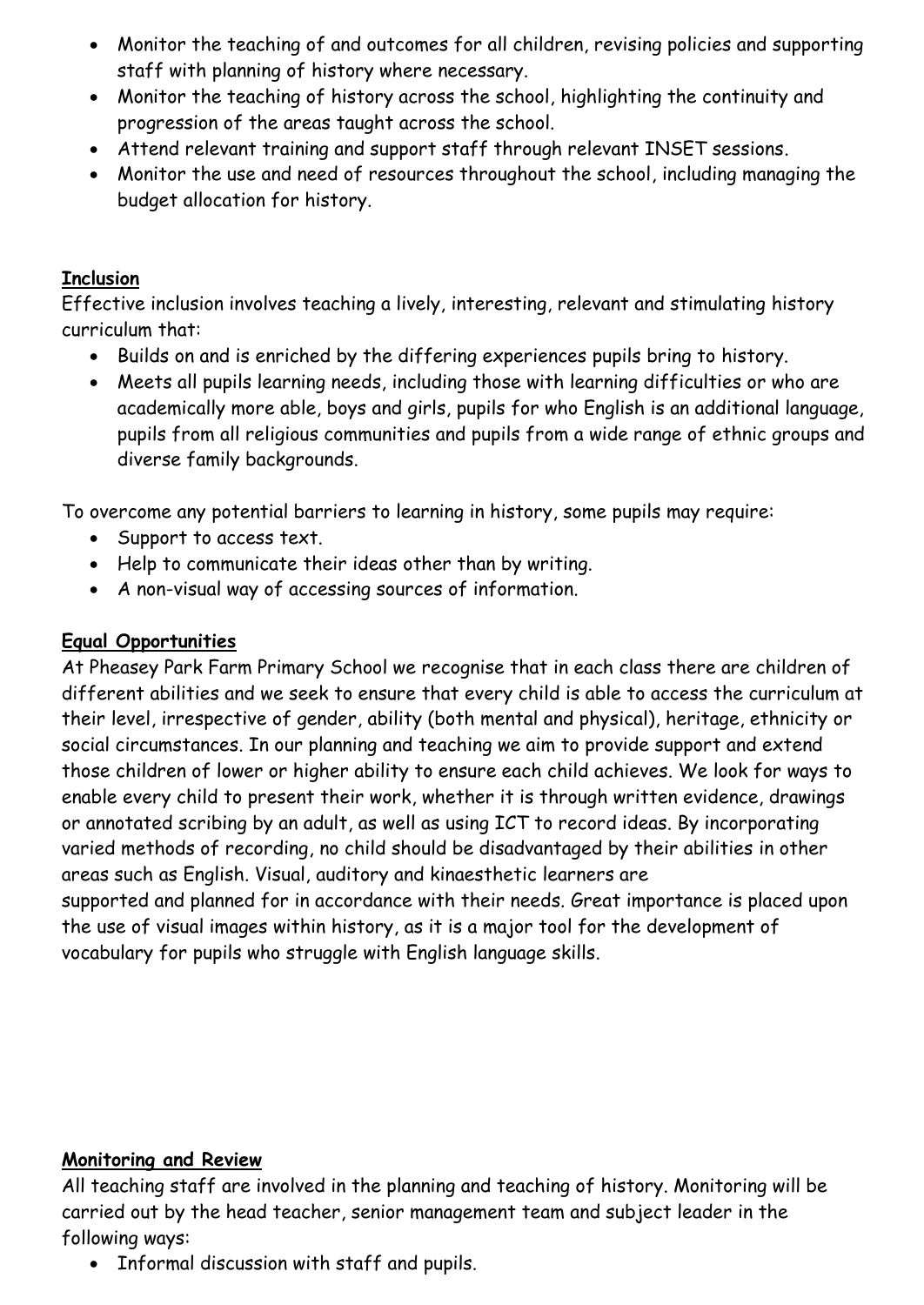- Collection/ monitoring of history planning.
- Monitoring of work through book trawls.
- Classroom observations.

#### **Curriculum Impact**

The children's work in topic books will demonstrate an exciting, balanced history curriculum and demonstrate the children's historical knowledge and skills in accordance with the National Curriculum. Children at Pheasey Park Farm and Early Years Centre will be able to address historically valid questions about change, cause, similarity and difference. They should use a variety of sources to answer these questions and construct informed responses that involve thoughtful selection and organisation of relevant historical information. By the end of Key Stage 2, children should have developed a chronologically secure knowledge and understanding of British, local and world history.

Policy for: History Completed by: Mrs. Eveson Date: January 2020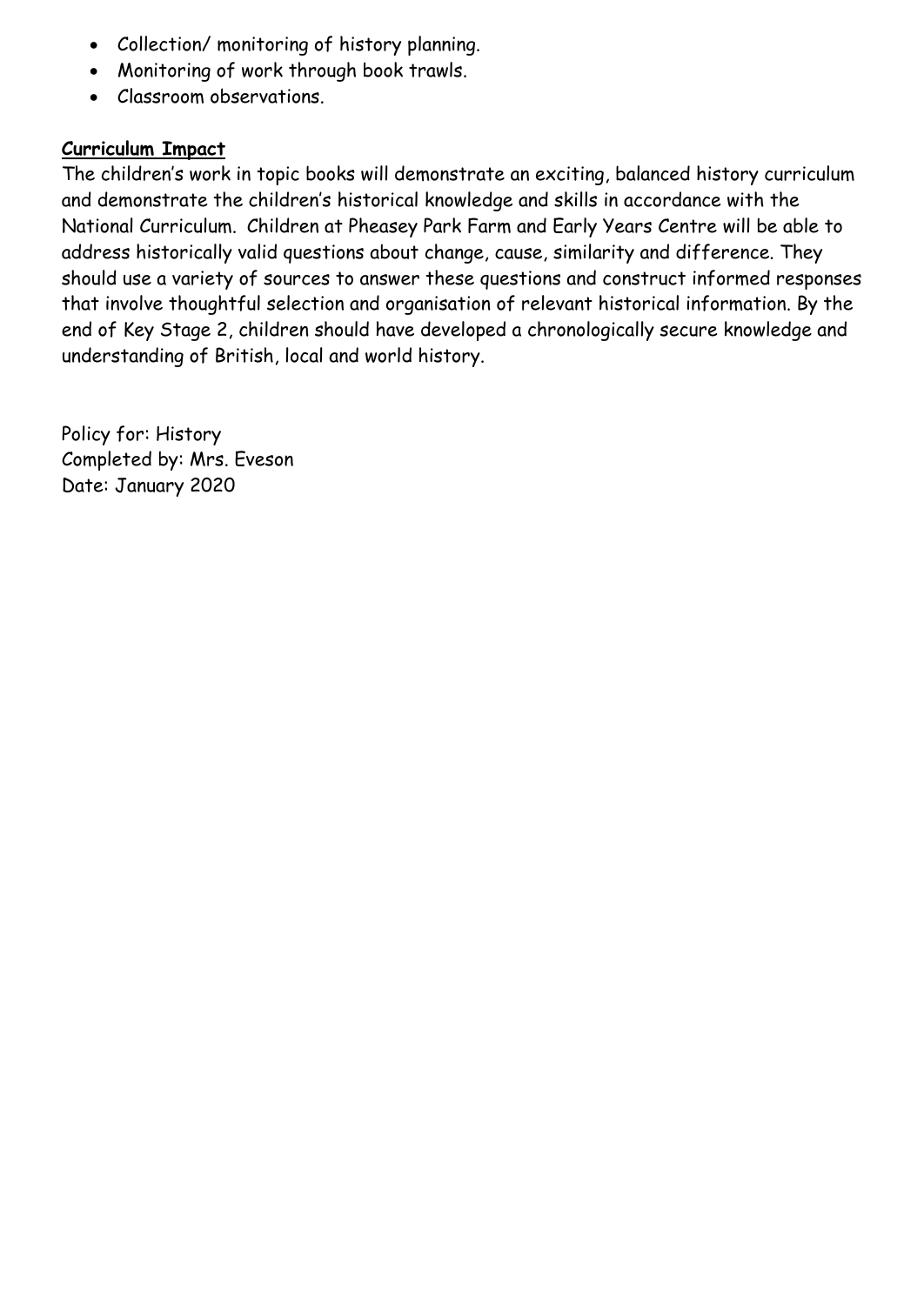



|                                                   | Year 1                                                                                                                                                           | Year 2                                                                                                                                                                                                                                                           | Year 3                                                                                                                                                                                                                                                                                                 |
|---------------------------------------------------|------------------------------------------------------------------------------------------------------------------------------------------------------------------|------------------------------------------------------------------------------------------------------------------------------------------------------------------------------------------------------------------------------------------------------------------|--------------------------------------------------------------------------------------------------------------------------------------------------------------------------------------------------------------------------------------------------------------------------------------------------------|
| Understanding<br>Chronological                    | - Sequence events in their life<br>- Sequence 3 or 4 artefacts from distinctly<br>different periods of time<br>- Match objects to people of different ages       | - Sequence artefacts closer together in time (check with<br>reference book)<br>- Sequence photographs etc from different periods of<br>their life<br>- Describe memories of key events in lives                                                                  | - Place the time studied on a timeline<br>- Use dates and terms related to the study unit and passing<br>of time<br>- Sequence several events or artefacts                                                                                                                                             |
| <b>Historical knowledge</b><br>Range and depth of | Recognise the difference between past and<br>present in their own and others' lives<br>- They know and recount episodes from<br>stories about the past           | Recognise why people did things, why events<br>happened and what happened as a result<br>- Identify differences between ways of life at<br>different times<br>-Develop awareness of the past, using common words<br>and phrases relating to the passing of time. | - Find out about everyday lives of people in time studied<br>- Compare with our life today<br>- Identify reasons for and results of people's actions<br>- Understand why people may have wanted to do<br>something<br>- Describe some similarities, differences and changes<br>occurring within topics |
| Interpretations of<br>History                     | - Use stories to encourage children to<br>distinguish between fact and fiction.<br>- Compare adults talking about the past - how<br>reliable are their memories? | - Compare two versions of a past event.<br>- Compare pictures or photographs of people or events<br>in the past.<br>- Discuss reliability of photos/ accounts/stories.                                                                                           | - Identify and give reasons for different ways in which the<br>past is represented.<br>- Distinguish between different sources - compare<br>different versions of the same story.<br>- Look at representations of the period – museum, cartoons<br>etc.                                                |
| <b>Historical</b><br>Enquiry                      | - Find answers to simple questions about the<br>past from sources of information e.g. artefacts.                                                                 | - Use a source – observe or handle sources to answer<br>questions about the past on the basis of simple<br>observations.                                                                                                                                         | - Use a range of sources to find out about a period.<br>- Observe small details - artefacts, pictures.<br>- Select and record information relevant to the study.<br>- Begin to use the library and internet for research.                                                                              |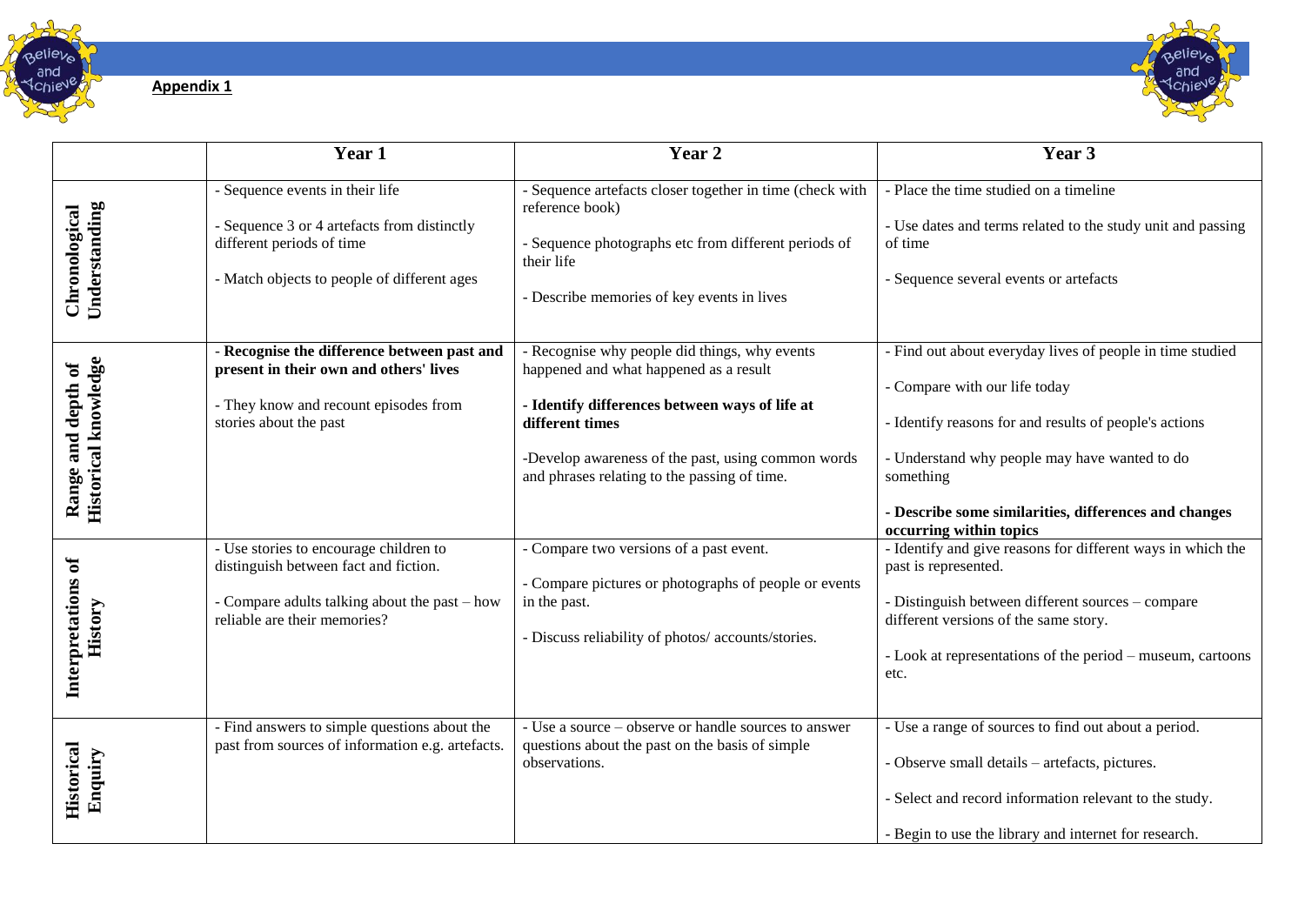|                                           | Year <sub>4</sub>                                                                                                                                                                                                                                                                                                              | Year 5                                                                                                                                                                                                                                                                                        | Year 6                                                                                                                                                                                                                                                                                                                                                                                                         |
|-------------------------------------------|--------------------------------------------------------------------------------------------------------------------------------------------------------------------------------------------------------------------------------------------------------------------------------------------------------------------------------|-----------------------------------------------------------------------------------------------------------------------------------------------------------------------------------------------------------------------------------------------------------------------------------------------|----------------------------------------------------------------------------------------------------------------------------------------------------------------------------------------------------------------------------------------------------------------------------------------------------------------------------------------------------------------------------------------------------------------|
| Understanding<br>Chronological            | - Place events from period studied on a<br>timeline<br>- Use terms related to the period and begin to<br>date events<br>- Understand more complex terms, e.g.<br><b>BC/AD</b>                                                                                                                                                  | - Know and sequence key events of time studied<br>- Use relevant terms and period labels<br>- Make comparisons between different times in the<br>past                                                                                                                                         | - Place current timeline of studies in relation to other studies<br>- Use relevant dates and terms<br>- Sequence up to 10 events on a timeline                                                                                                                                                                                                                                                                 |
| Range and depth of Historical knowledge   | - Use evidence to reconstruct life in time<br>studied<br>- Identify key features and events of time<br>studied<br>- Look for links and effects in time studied<br>- Offer a reasonable explanation for some<br>events<br>- Describe some similarities, differences and<br>changes occurring within Lower Key Stage<br>2 topics | - Study different aspects of different people -<br>differences between men and women<br>- Examine causes and results of great events and the<br>impact on people<br>- Compare life in early and late 'times' studied<br>- Compare an aspect of life with the same aspect<br>in another period | - Find out about beliefs, behaviour and characteristics of<br>people, recognising that not everyone shares the same views<br>and feelings<br>- Compare beliefs and behaviour with another time studied<br>- Write another explanation of a past event in terms of cause<br>and effect using evidence to support and illustrate their<br>explanation<br>- Know key dates, characters and events of time studied |
| Interpretation of<br>History              | - Look at the evidence available.<br>- Begin to evaluate the usefulness of different<br>sources.<br>- Use text books and historical knowledge.                                                                                                                                                                                 | - Compare accounts of events from different sources<br>- fact or fiction.<br>- Offer some reasons for different versions of events.                                                                                                                                                           | - Link sources and work out how conclusions were arrived<br>at.<br>- Consider ways of checking the accuracy of interpretations<br>- fact or fiction and opinion.<br>- Be aware that different evidence will lead to different<br>conclusions.<br>- Confidently use the library and internet for research.                                                                                                      |
| uiry<br>Viiu<br>Hist<br>Enq<br>oric<br>al | - Use evidence to build up a picture of a past<br>event.                                                                                                                                                                                                                                                                       | - Begin to identify primary and secondary sources.                                                                                                                                                                                                                                            | - Recognise primary and secondary resources.                                                                                                                                                                                                                                                                                                                                                                   |